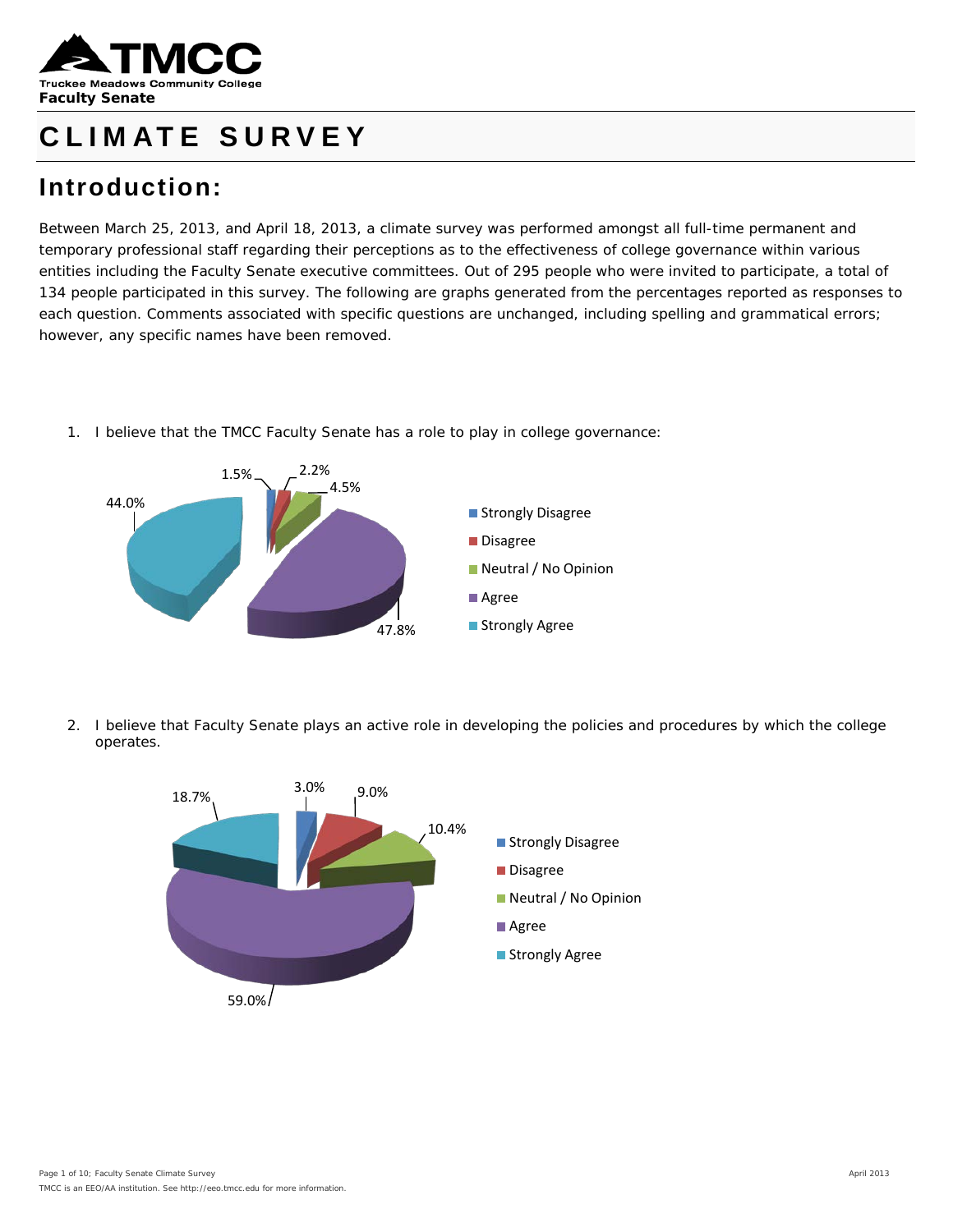3. I believe that Faculty Senate plays an effective role in college governance.



4. I understand the duties/responsibilities of the Curriculum, Assessment and Programs (CAP) Committee and its chair.



5. I believe that the CAP Committee is effective in carrying out its duties/responsibilities.

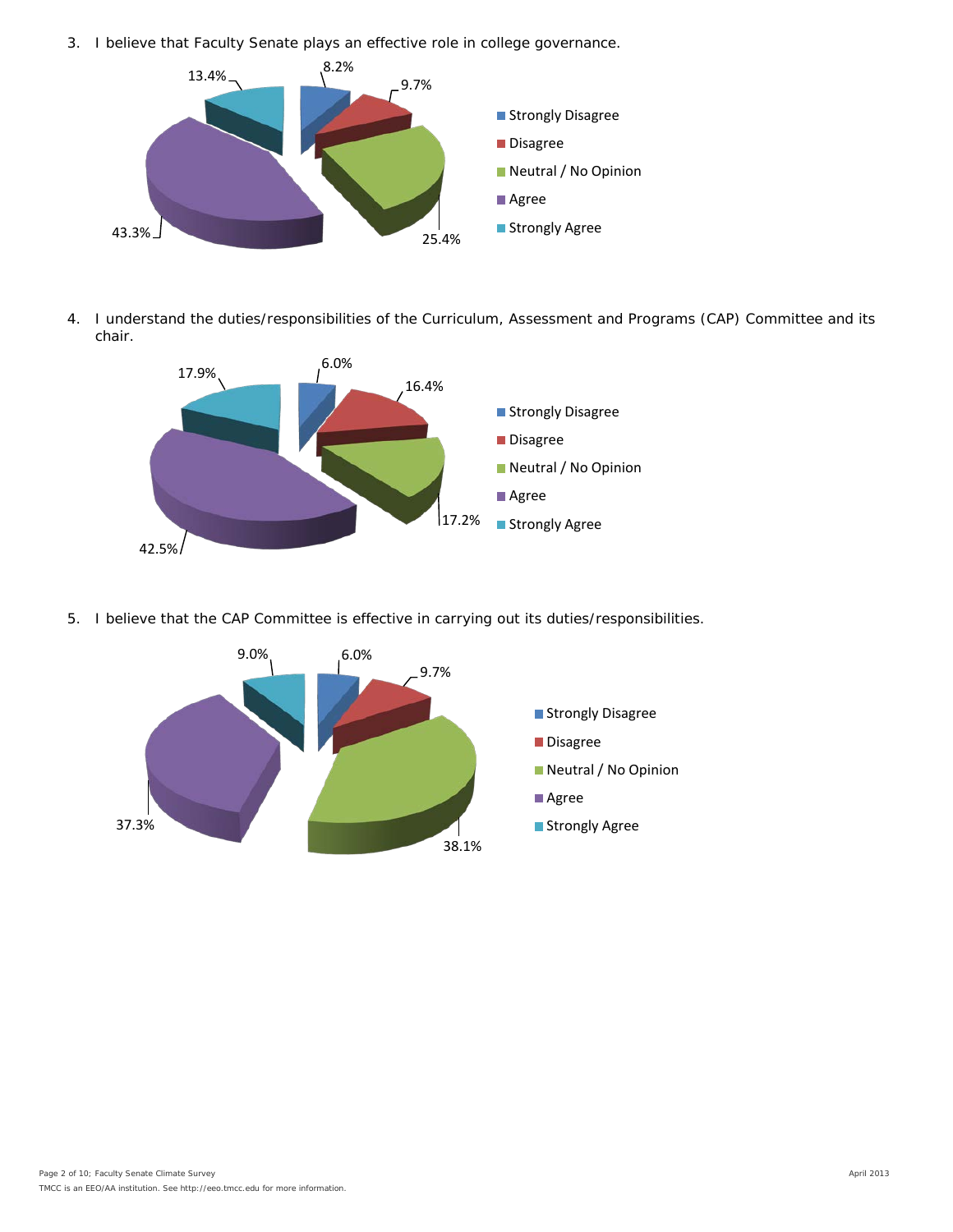6. I understand the duties/responsibilities of the Salary, Benefits and Budgetary Concerns Committee and its chair.



7. I believe that the Salary, Benefits and Budgetary Concerns Committee is effective in carrying out its duties/responsibilities.



8. I understand the duties/responsibilities of the Student Learning Outcomes and Assessment (SLOA) Committee and its chair.

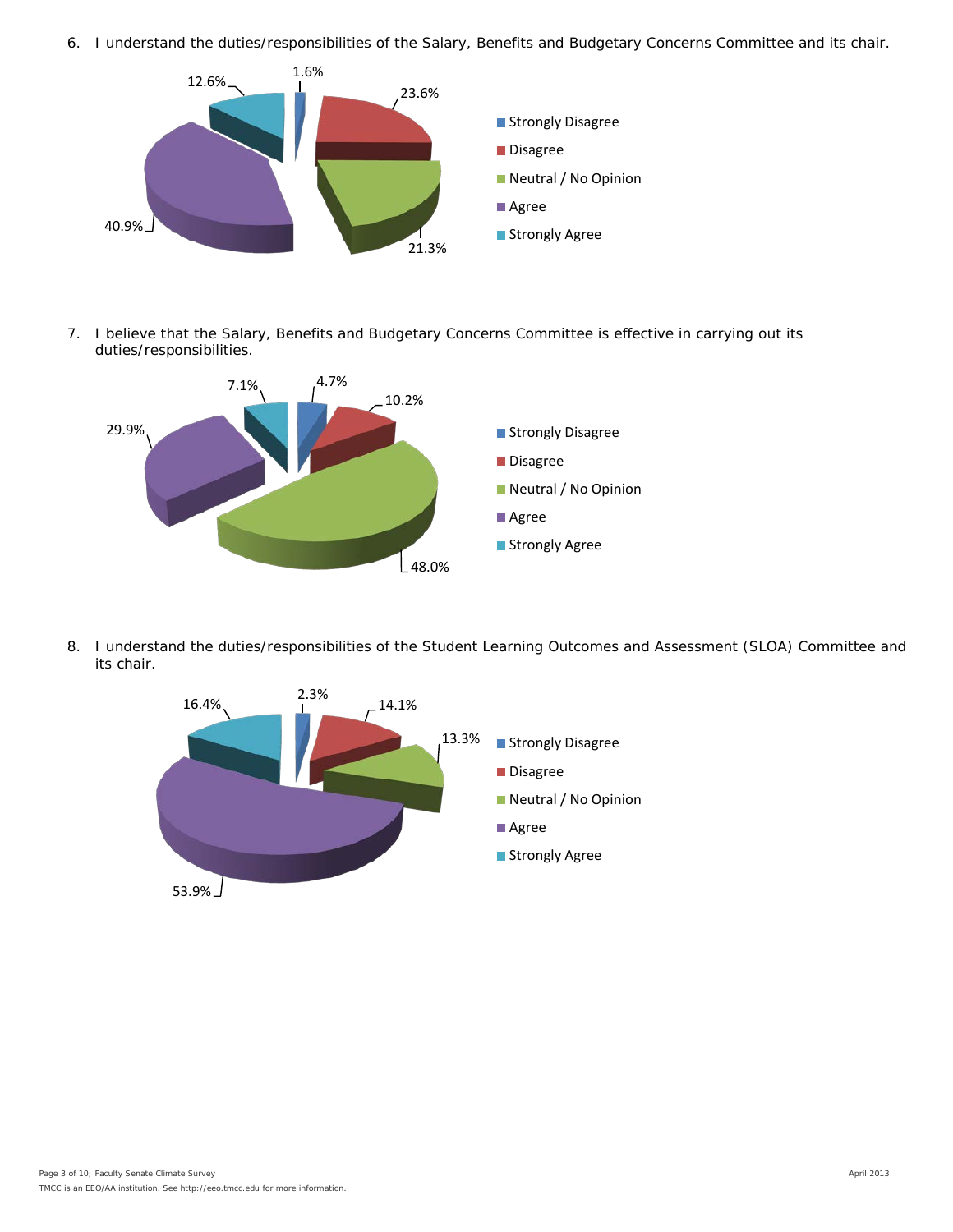9. I believe that the SLOA Committee is effective in carrying out its duties/responsibilities.



10. I understand the duties/responsibilities of the Professional Standards Committee and its chair.



11. I believe that the Professional Standards Committee is effective in carrying out its duties/responsibilities.

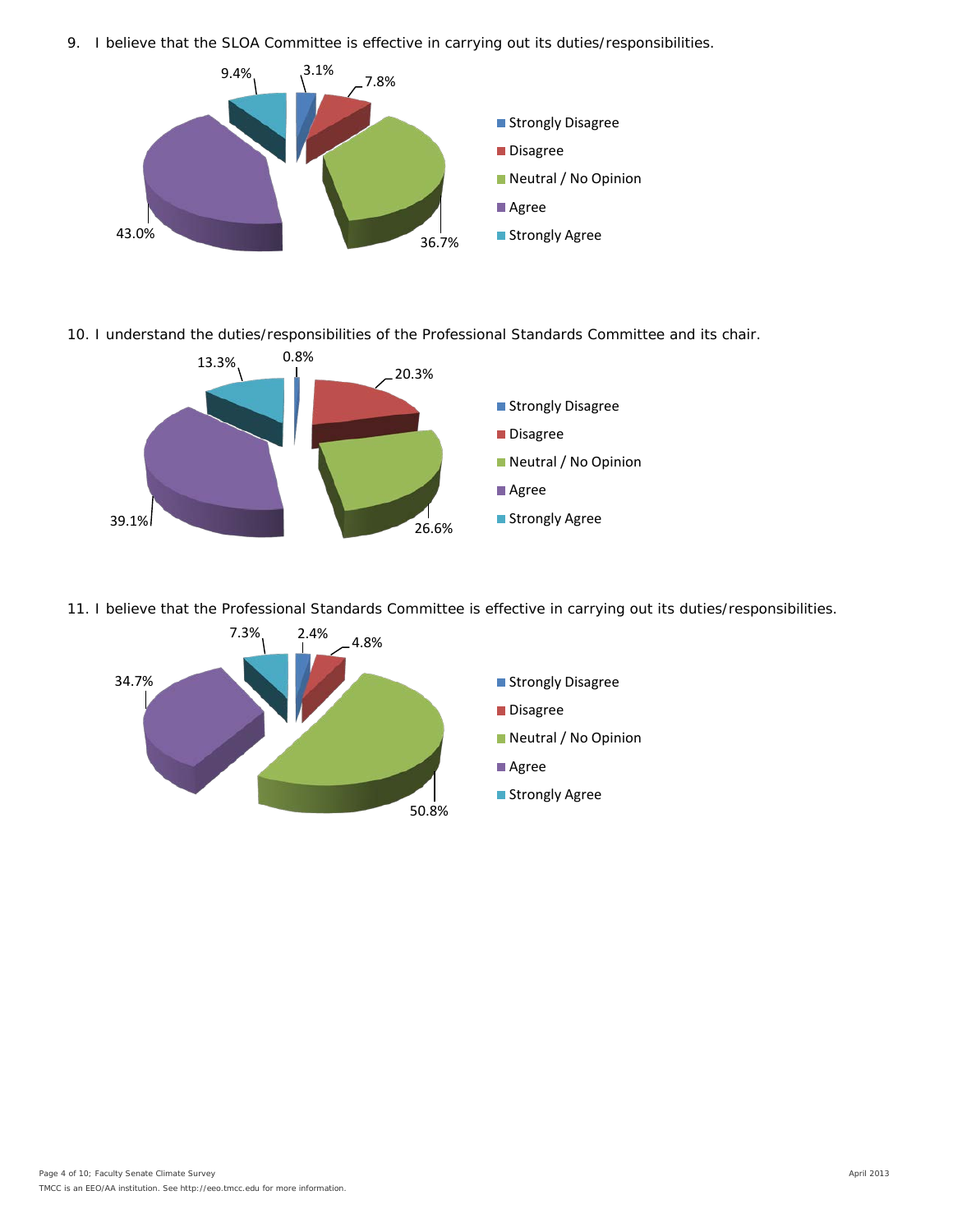12. I believe that Faculty Senate plays an effective role when it comes to recommending academic policies to the Vice President of Academic Affairs (VPAA) and to the college President.



13. I believe that Faculty Senate plays an effective role when it comes to advocating for faculty and faculty concerns.



14. I understand the duties/responsibilities of the Faculty Senate Chair-Elect.

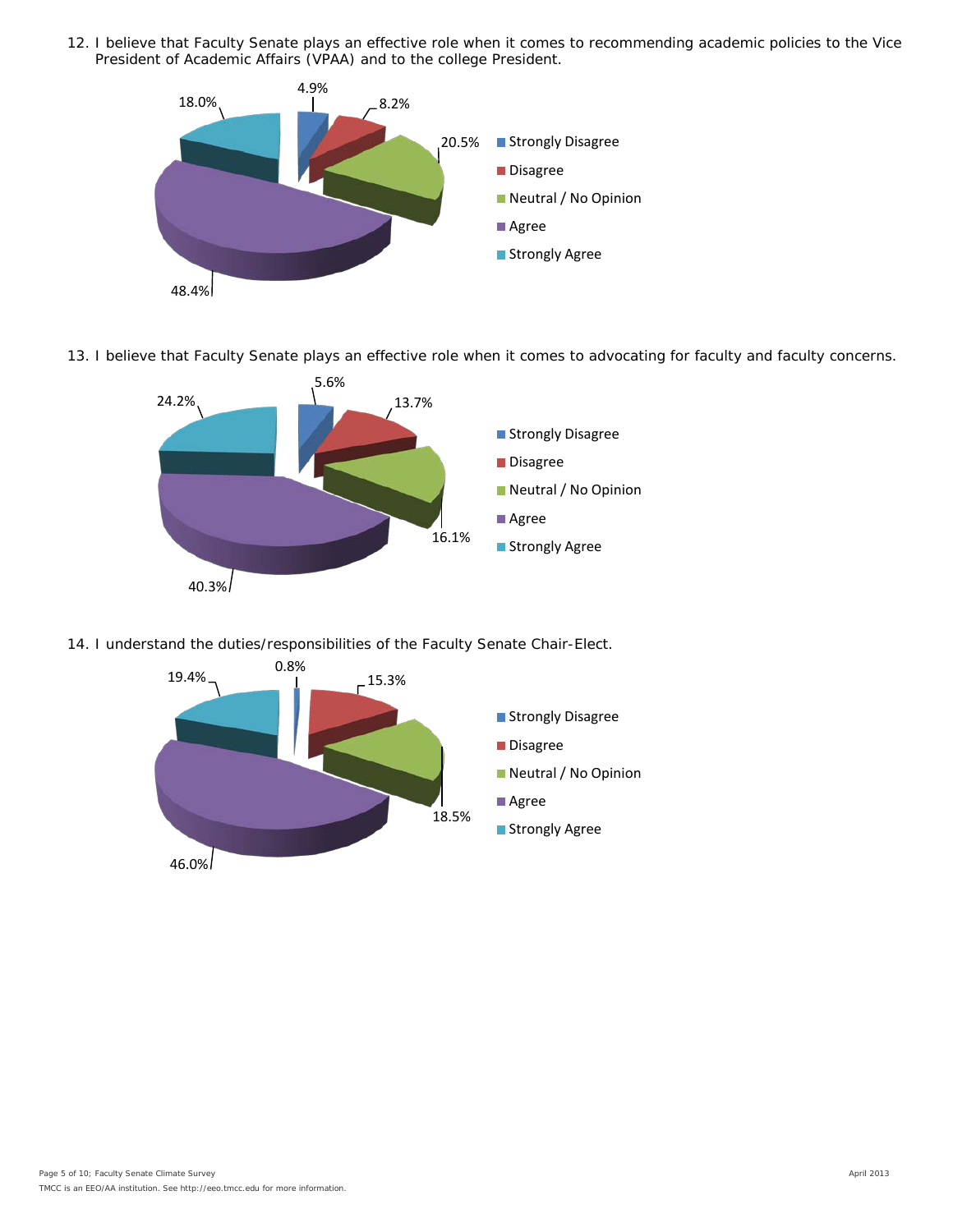15. I believe that the Chair-Elect is effective in carrying out his duties/responsibilities.



## 16. I understand the duties/responsibilities of the Faculty Senate Chair.



17. I believe the Faculty Senate Chair is effective in carrying out his duties/responsibilities.

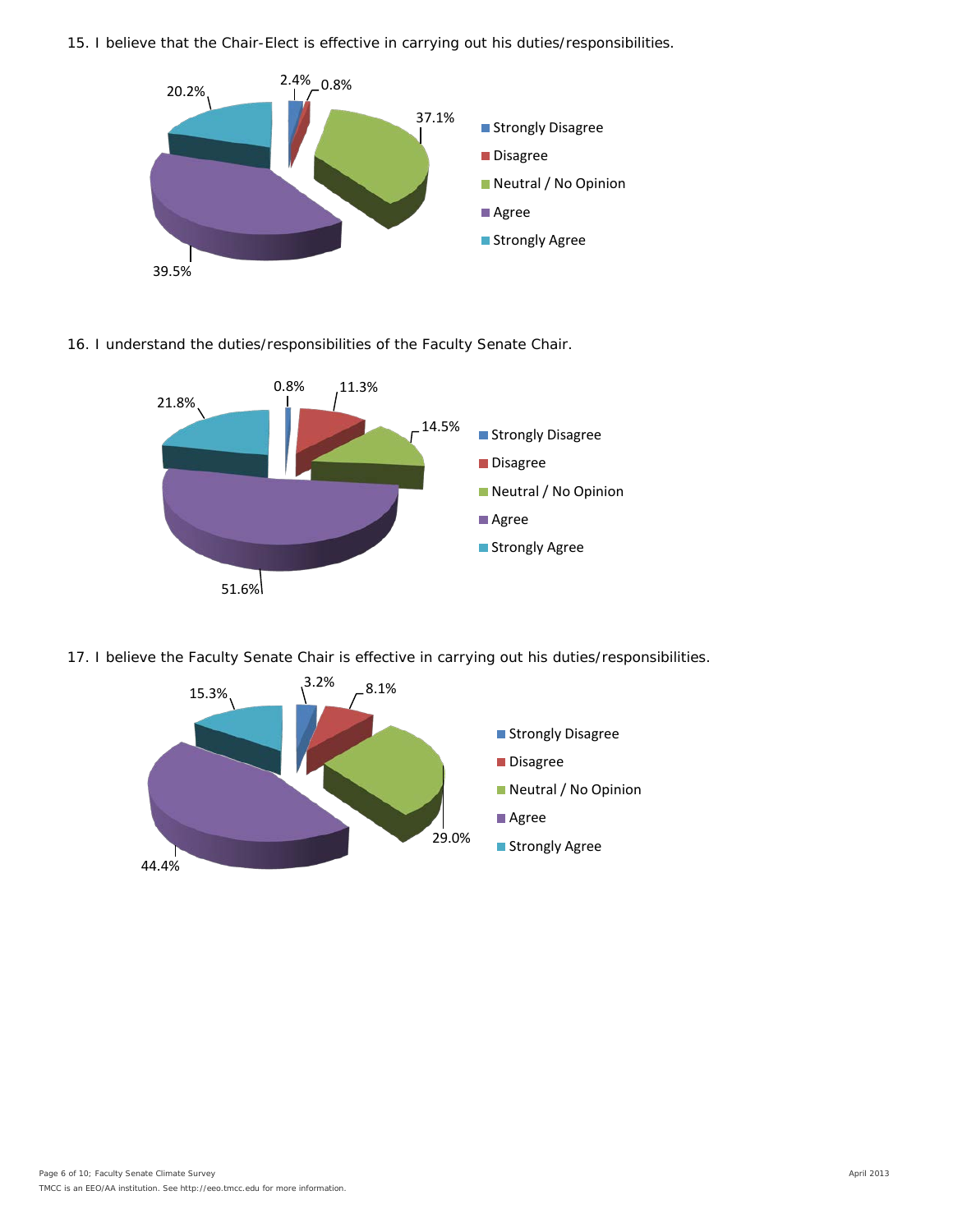18. I believe TMCC has an effective shared governance structure.



Comments associated with question #18 (24 comments):

- I believe that the president responds to the Faculty Senate. Other presidents have not been as receptive.
- Deaf ears
- no thanks…
- Shared governance means the faculty senate supports whatever the administration tells the senate to supp
- There is no shared governance at TMCC. Deans are not involved as advocates for faculty.
- Administrative Faculty are treated poorly and have no strong representation or support.
- No transparent decisions. Most decisions happen behind closed doors.
- It is a tiered system with admin at the top, then tenured faculty, then other faculty, EXCEPT temporary/parttime - 70% of faculty, lowest paid, with no benefits, no job security, no voice. This is highly demoralizing.
- There are too many committees, organizations and other bodies that conflict with FacSen.
- At times it feels as though the Faculty Senate just plays lap dog to the President and rolls over on college and governance issues.
- could be much stronger
- "sharing" something that is technically owned by only one party leads to the issues faculty typically complain about.
- Many other institutions have a "College Senate" instead of a faculty senate where members are more equally divided between faculty, administration, classified, student and community personel.
- Needless split with union. Neither, however, effective for the major issues.
- Faculty Senate is only a recommending body. In recent years, Faculty Senate leadership seems more concerned with towing the line for the administration than in representing faculty concerns.
- The structure is sometimes dysfunctional.
- I think faculty and classified think they have shared governance, but the reality is administration always just do what they want.
- Deans and above don't take the Senate seriously.
- Administrators ask our opinions but then do whatever they want.
- Shared governance is a term used, not a policy followed. We are still too much top down when it comes to decision making.
- TMCC is broken. Only a new president and a new faculty senate chair have even a hope of fixing it. Maria Sheehan has run roughshod over the faculty, yet one chair after another has knuckled under to her and enabled her. That has to stop.
- I don't have a complete grasp on it and so would not be qualified to answer this.
- Only a few faculty members participate in the faculty senate and its committees (the same people year after year). Many of these participants are difficult people with axes to grind rather than folks interested in the well being of the college and its faculty.
- Really not sure.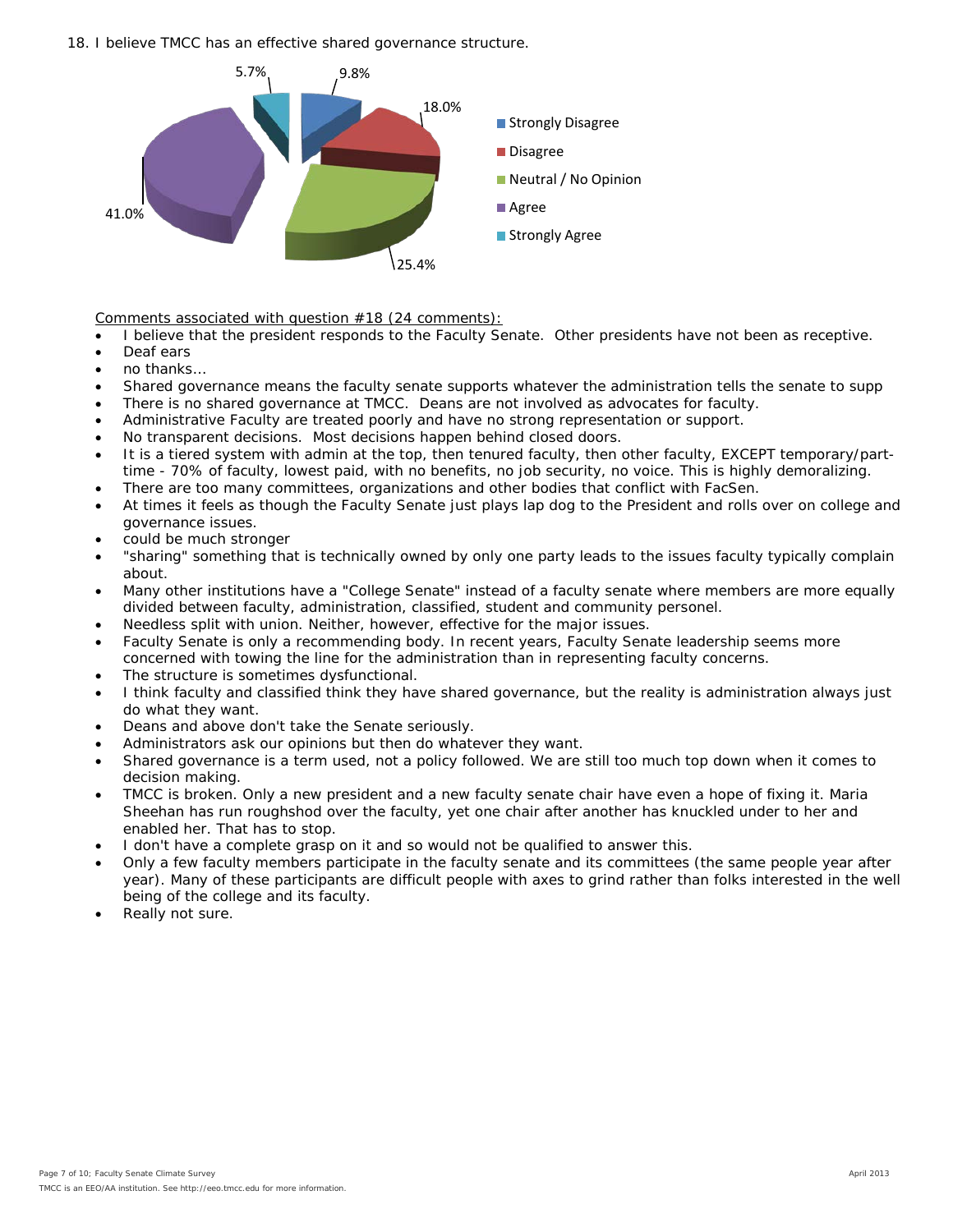19. I believe faculty are adequately represented on college institutional committees such as the President's Advisory Council and the President's Cabinet.



Comments associated with question #19 (14 comments):

- ditto…
- We have only token membership.
- Administrative Faculty are underrepresented.
- If this statement were true, I don't believe faculty would have experienced such dramatic cuts to pay and benefits.
- However, when placed on college committees as a new faculty there is no training or orientation whatsoever. It seems a waste of time to go to meetings where I don't understand what I am supposed to be doing or accomplishing as a member of the group. Therefore, it feels like a waste of time that could be much more well spent in carrying out my primary job responsibilities.
- could be much stronger
- I'm not sure who is on that committee so I can say yes or no.
- We never hear from the faculty representation on the President's Advisory Council and President's Cabinet.
- There are committees that are more weighted toward adminstrators instead of teaching faculty.
- Constituents are not adequately informed and if they are, they don't respond.
- What about the Professional folks, those that work 12 months per year and have no representation????
- This is a closed system, and it produces the results one would expect: with no real consultation with the faculty at large, a few hand-picked insiders produce disastrous policies that are destroying the college. There is no real communication at TMCC, and there has been none for 5 years.
- I don't have a complete grasp on this matter.
- One or two representatives on large committees are ineffective.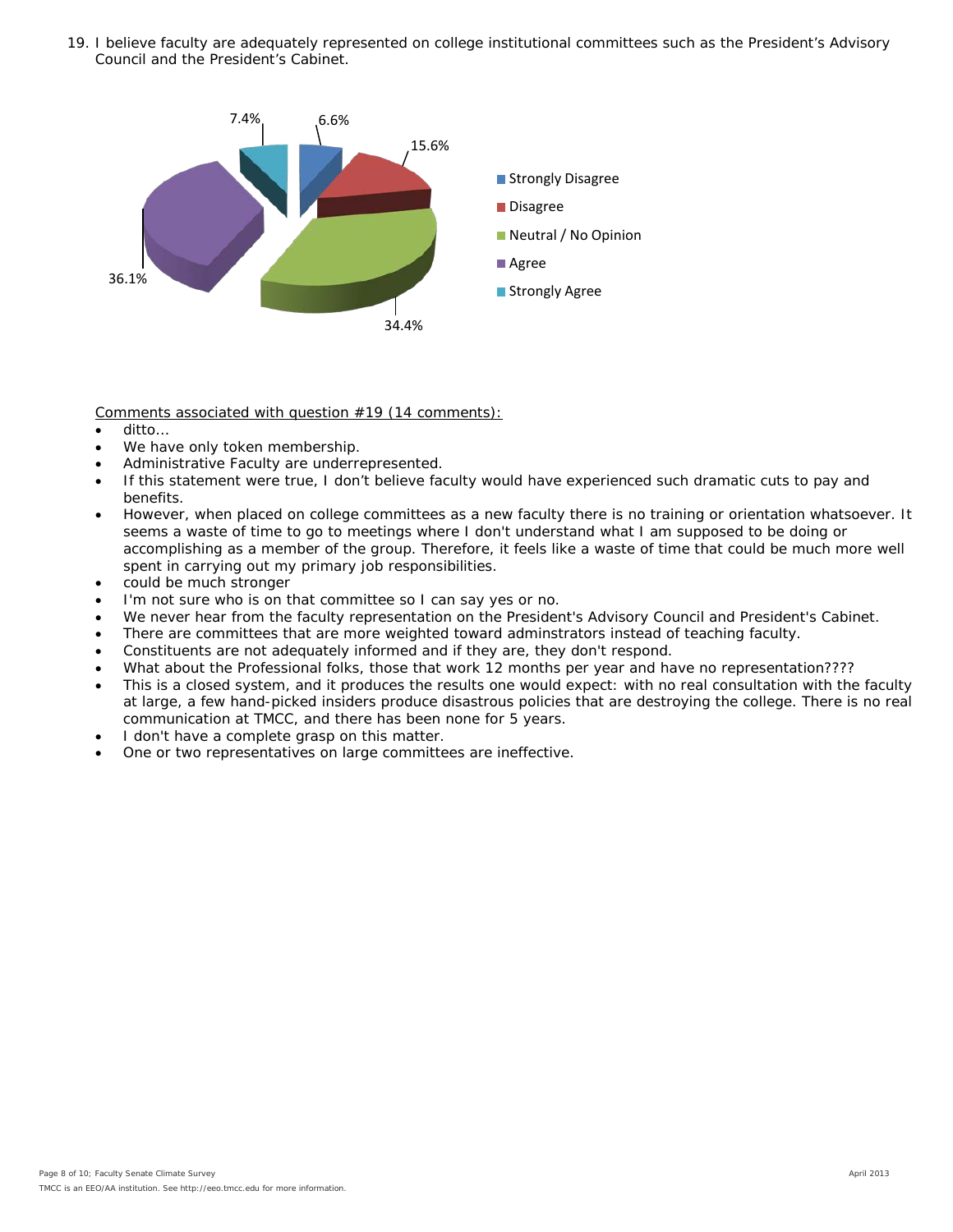20. I believe that TMCC Faculty Senate and Nevada Faculty Alliance (NFA) work together effectively to advance faculty issues.



Comments associated with question #20 (17 comments):

- Faculty Senate and NFA are concerned with quite different priorities; together though they seem to well represent faculty interests
- wash, rinse, repeat…
- I wish we didn't have NFA.
- The Faculty Senate and and NFA appear to operate independently.
- Both need to be aware of what the other is doing, they don't seem to do this now.
- Administrative Faculty are treated poorly, have no strong representation or support and have no recourse.
- Perhaps if they worked together more effectively, faculty would not have experienced such dramatic cuts to pay and benefits. Or perhaps their pleas fall on deaf ears.
- There is no college wide representation on the NFA ... It is a selective cabal of malcontents
- The do work together but could work even closer to be stronger advocates for the faculty.
- could be much stronger
- no reason for this relationship to have been strained in the past
- I've been at TMCC for seventeen years and have served of a senator and as a member or chair of several of its committees. I am continually disappointed in how FacSen caters to the whims of an out-of-touch administration.
- Sometimes, they collude too much. It would be nice if NFA and Faculty Senate worked together but more separately, especially while the FS leadership is focused on doing what administration wants instead of representing faculty needs.
- They try, but administrators and legislators do whatever they want.
- These are tough times. Still, both groups seem all too eager to settle for crumbs.
- They often work against each other
- Really not sure.

21. General comments (12 comments):

- Admin is deaf. Could not care less is my impression. I witness no effective roots level communication between admin (exception -- ) and faculty/students. Room for improvement is necessary
- no comments
- NSHE and TMCC are in difficult positions with the state wide budget. My sense is that our TMCC advocacy is working as well as it can work in these difficult times.
- Nevada is losing talented instructors looking for just compensation for their skills and abilities. It's demoralizing to realize one can't advance here.
- Until recently I did not understand that administrative faculty were connected to faculty senate, I thought the organization only represented academic faculty. I am still not certain how I am represented as administrative faculty
- Someone should have the responsibility on each committee to orient new faculty to the role of the committee and to the new individual's role particularly. There are plenty of veteran faculty who have been on all the committees and understand their processes, but new people have no idea. Yes, I have asked and have still received little if any response. It leaves one feeling like an outsider wondering what it is all about and why the waste of time. And why are so many people needed on a committee where it feels like only a few are doing the work because they are the ones who understand the purpose?
- It's important that protocols are followed. There have been reports in the newspaper saying that the Faculty Senate was behind this or that without any vote of the faculty or their representatives. Some senators do not adequately represent their departments or areas. There needs to be more emphasis on this as a representative system.